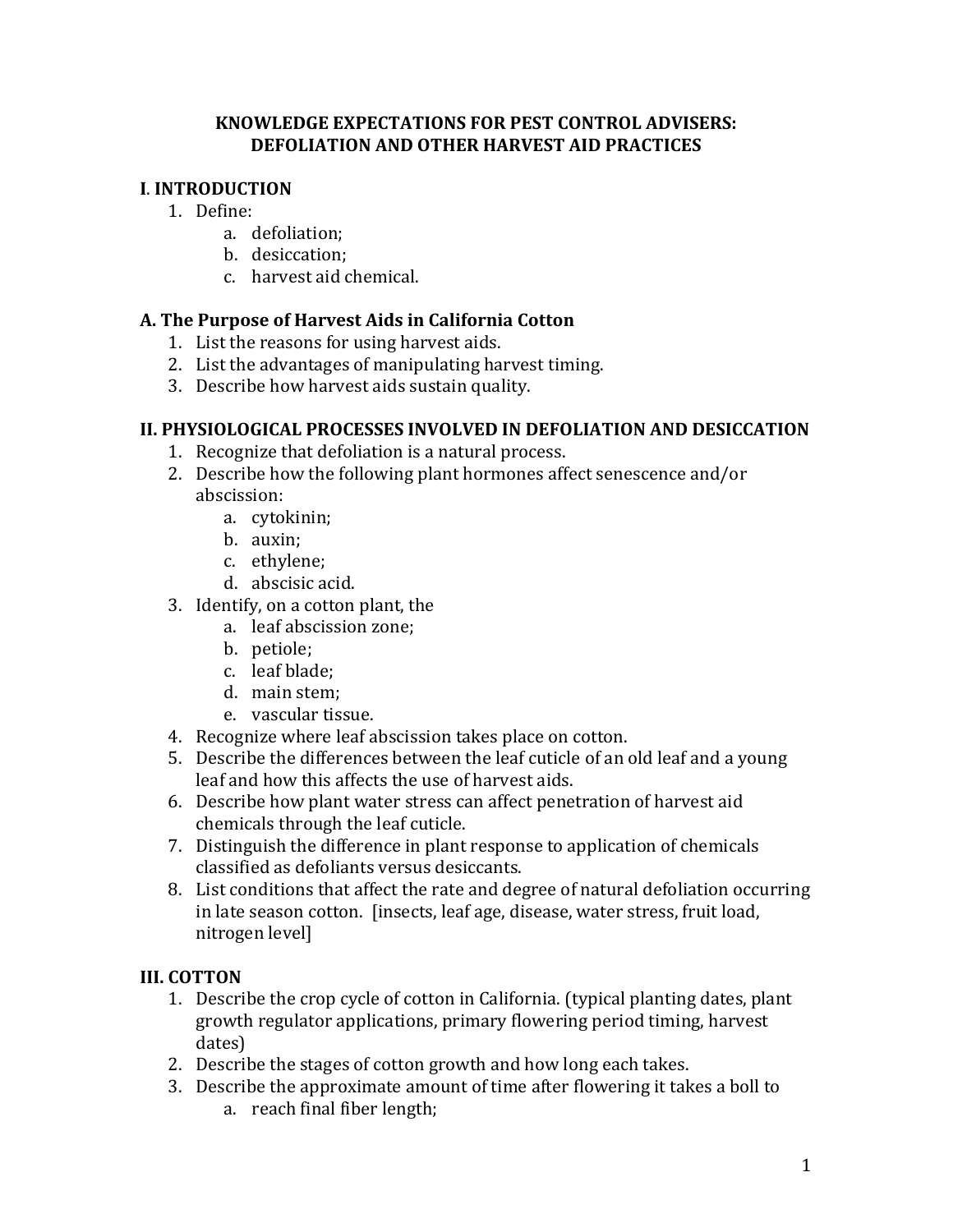- b. develop a high viability seed;
- c. reach fiber maturity;
- d. mature to a cracked, open, harvestable boll.
- 4. Describe how conditions during flowering and boll development can affect boll quality and maturation.
- 5. Describe how defoliant efficacy is impacted by the perennial nature of the cotton plant.
- 6. List some differences between growth habits and lint quality of California Upland/Acala and Pima varieties of cotton.
- 7. Define:
	- a. boll;
	- b. cracked boll;
	- c. cutout;
	- d. first-position boll;
	- e. module;
	- f. nodes above crack boll (NACB);
	- g. rank growth;
	- h. square.

# **IV. HARVEST AIDS AND THEIR USES**

#### **A. Preparing for Harvest Aid Applications**

- 1. Describe how to determine the need for use and most appropriate application timing for
	- a. defoliants;
	- b. desiccants;
	- c. boll openers;
	- d. other materials used as harvest aids.
- 2. Describe how the following factors can alter the choice and effectiveness of harvest aids:
	- a. air temperature at application;
	- b. arthropod pests—aphids, whiteflies, and spider mites;
	- c. humidity/precipitation;
	- d. plant nitrogen status;
	- e. plant vegetative vigor/leaf canopy density;
	- f. plant water status;
	- g. plant/fruit maturity;
	- h. weed infestations.
- 3. Describe how the presence of johnsongrass, pigweed, nightshade, and annual and perennial morningglory can affect harvest aid use decisions.
- 4. Identify how target harvest dates are determined.
- 5. Describe how to determine boll maturity and uppermost harvestable bolls using the following methods:
	- a. nodes above cracked boll (NACB);
	- b. sharp knife technique;
	- c. percent open bolls;
	- d. seed coat color change.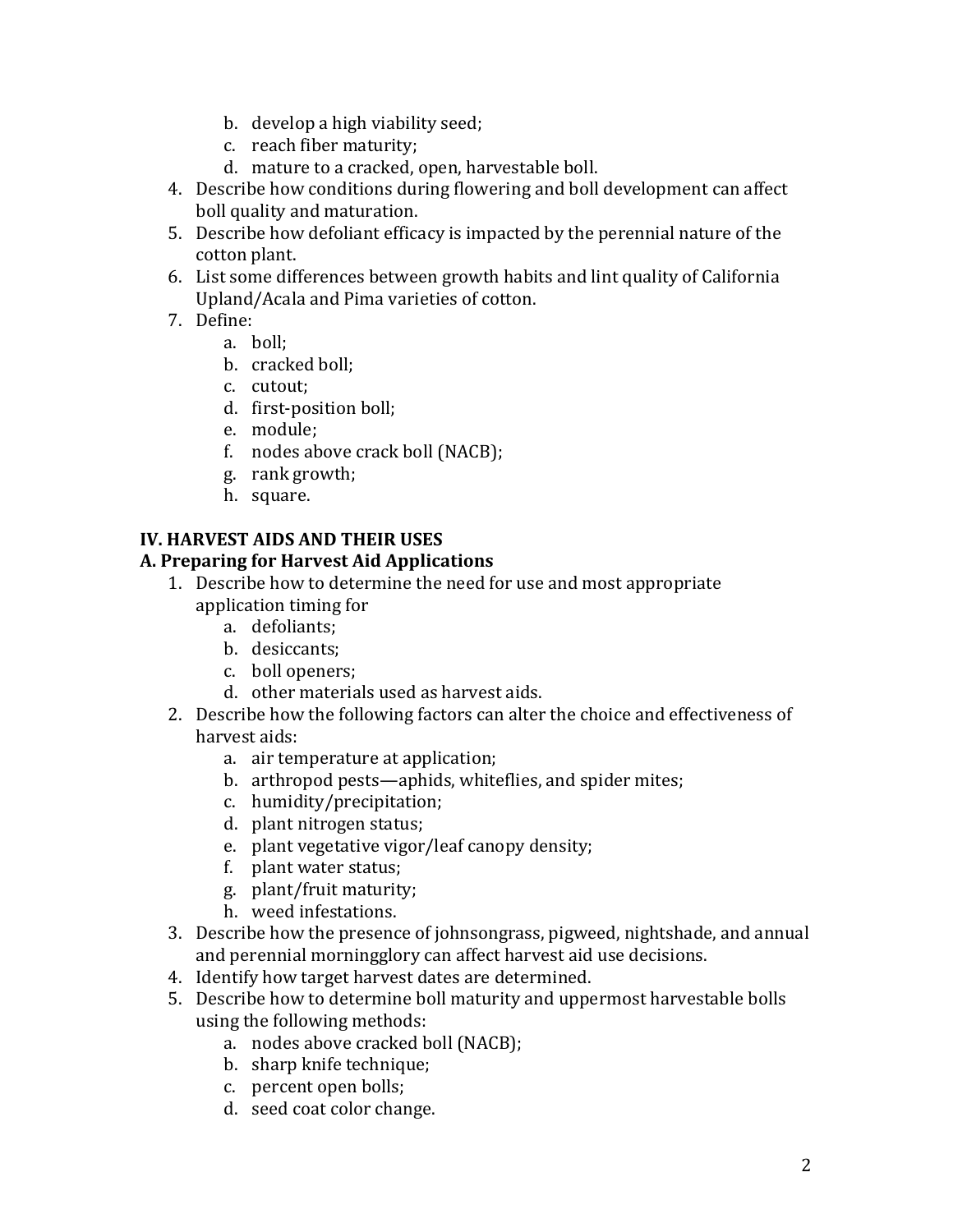- 6. Describe how to measure nodes above cracked boll (NACB).
- 7. Describe the relationship between harvest aid application timing based on Nodes Above Cracked Boll (NACB) and yield and fiber quality.

#### **B. Environmental and Plant Factors Affecting Defoliation**

- 1. Describe the general effects of the following factors on the ease of cotton defoliation:
	- a. boll load;
	- b. difficulty in chemical penetration of plant cover;
	- c. humidity;
	- d. insects;
	- e. plant size and vigor;
	- f. plant water stress;
	- g. soil water availability;
	- h. soil and plant nitrogen;
	- i. temperature;
	- j. weeds.
- 2. Recognize the general differences in response to harvest aid material choices and timing in the Pima versus Upland/Acala varieties of cotton.
- 3. Describe how vegetative growth is affected by:
	- a. early or mid-season boll retention;
	- b. lygus damage;
	- c. nitrogen levels;
	- d. soil water levels;
	- e. temperature.
- 4. Describe how the relative level of plant vigor affects defoliation.
- 5. Explain why regrowth can occur and how to manage it.
- 6. List plant and cultural management factors important in assessing regrowth potential.
- 7. Describe how incomplete leaf drop increases gin trash, which reduces the quality and successful module storage of lint.

### **C. Types of Harvest Aids**

- 1. Recognize that harvest aids can
	- a. have herbicidal activity
	- b. have hormonal activity
	- c. act as boll openers
	- d. act as defoliants and/or desiccants
- 2. Understand that the results of harvest aid use can depend upon many factors including water and nitrogen status and plant vigor, environmental conditions, and application rates.

#### **Defoliants**

- 3. Recognize that the following materials are defoliants and can be used at certain rates and environmental conditions:
	- a. dimethipin;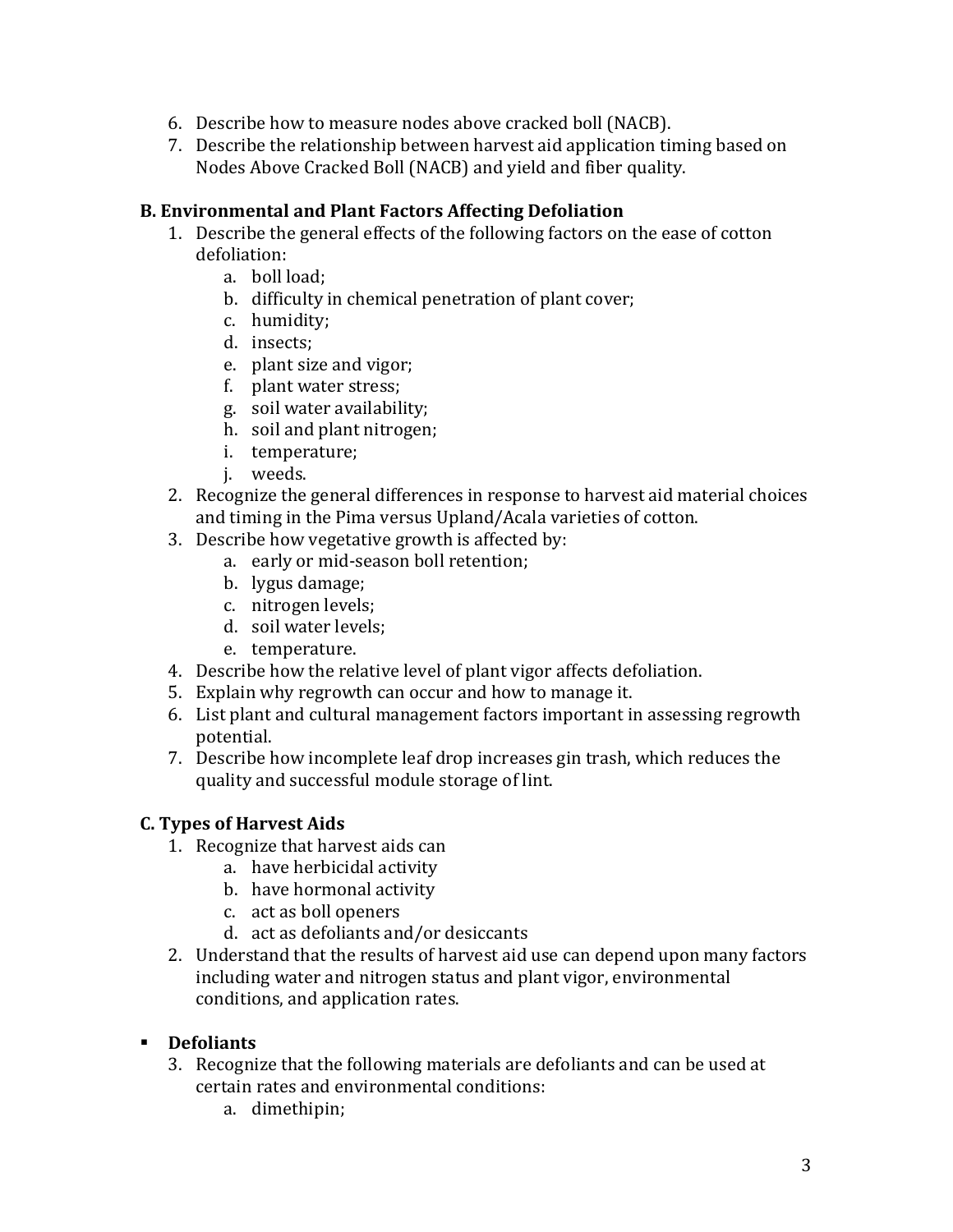- b. sodium chlorate;
- c. thidiazuron;
- d. tribufos;
- e. thidiazuron plus diuron.
- 4. List the conditions that favor the use of defoliants and how an appropriate defoliant and application rate is determined.
- 5. Recognize that defoliants induce plant stress to help initiate defoliation but do not kill plants.

### **Desiccants**

- 6. Recognize that the following materials can be used as desiccants at certain rates and environmental conditions:
	- a. paraquat;
	- b. sodium chlorate.
- 7. Describe how desiccants affect plant cells.
- 8. Describe how the following factors affect the efficacy of desiccants:
	- a. air temperature;
	- b. humidity;
	- c. plant-water status;
	- d. plant canopy density;
	- e. prior use of harvest aids;
	- f. rate of desiccant application;
	- g. soil residual moisture.

### **Boll Openers**

- 9. Recognize that the following materials are boll openers:
	- a. ethephon;
	- b. ethephon plus AMADS;
	- c. ethephon plus cyclanilide;
	- d. dimethipin.
- 10. Describe the use of boll openers as harvest aids.
- 11. Recognize the proper application timing for boll openers.
- 12. Describe conditions in which the application of a boll opener would reduce quality and yield.

### **Other Harvest Aid Materials**

- 13. Recognize the following materials and understand how they are used on cotton in California:
	- a. endothall;
	- b. glyphosate.
- 14. Recognize the benefits of using glyphosate as a harvest aid. [enhanced defoliation; weed control; regrowth control]

### **Harvest Aids for Organic Cotton**

15. Recognize that the following materials can be used as harvest aids for organically grown cotton: